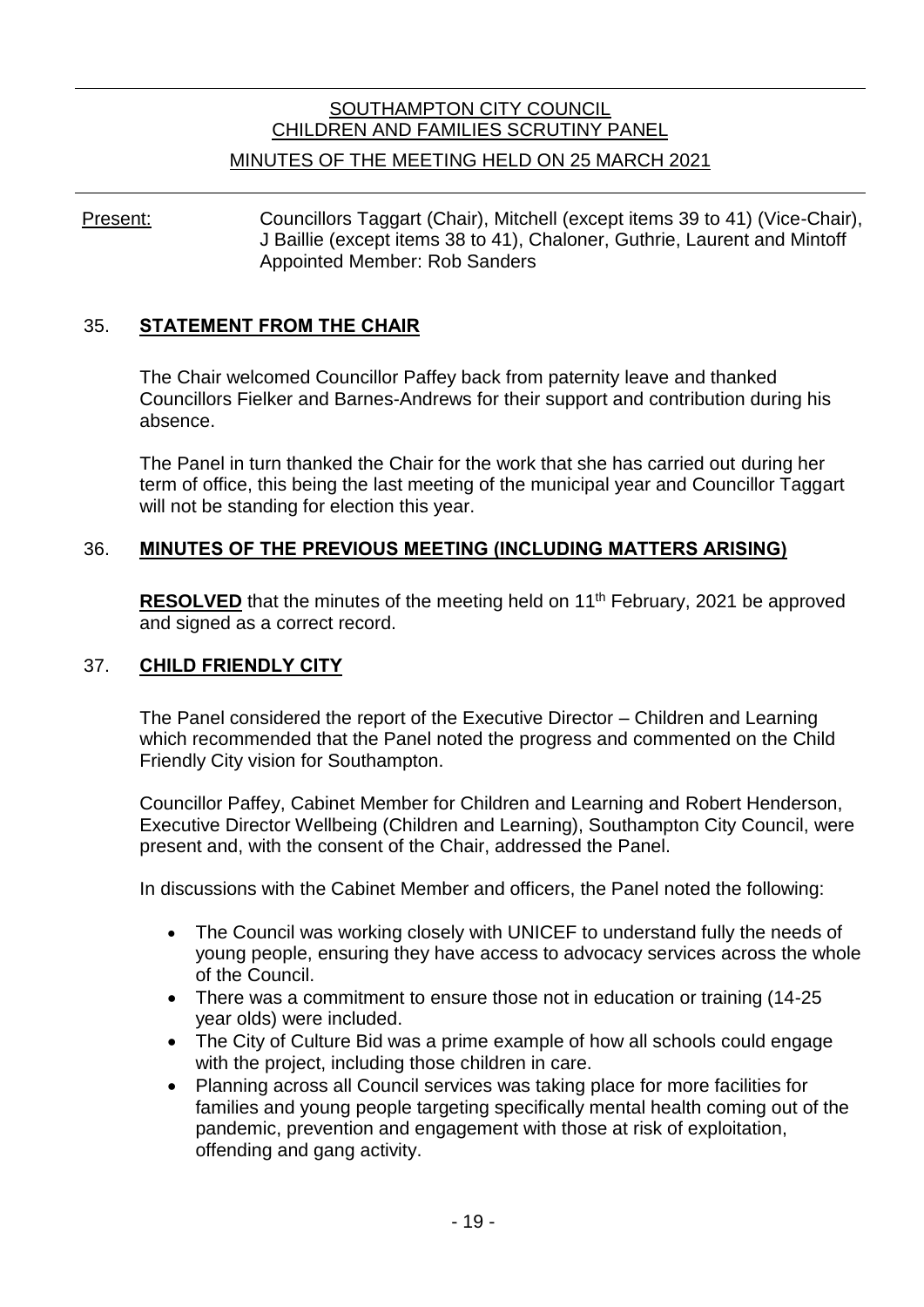Budget and resources were being aligned with commitments by schools, the Police and other agencies, for all children in the City.

**RESOLVED** to receive a further progress report in 6 months' time.

## 38. **SERVICE RESPONSE TO LOCAL GOVERNMENT AND SOCIAL CARE OMBUDSMAN REPORT ON THE EXPERIENCES OF LOOKED AFTER CHILDREN**

The Panel considered the report of the Executive Director – Children and Learning which recommended that the Panel note and challenge the current service response to the Local Government and Social Care Ombudsman report on the experiences of Looked After Children and consider the opportunities identified for future scrutiny.

Councillor Paffey, Cabinet Member for Children and Learning and Robert Henderson, Executive Director Wellbeing (Children and Learning), Southampton City Council, were present and, with the consent of the Chair, addressed the Panel.

In discussions with the Cabinet Member and officers, the Panel noted the following:

- Unregulated placements were taken up by 16 or 17 year olds. Risk was assessed and placements were made for those who struggled with foster homes that were found challenging for any particular child. Not considered to be a problem in Southampton at this time.
- Foster placements had been difficult to achieve during the pandemic, however the courts had awarded 10 secured adoptions in February and it was hoped these placements would be returning to normality as the lockdown eased.
- The Council had a duty and obligation to have children's homes in the area. Some young people will choose a residential home over foster homes.
- The challenges of moving children during a period of online learning.
- Provision of extra support for Foster Carers to permanently adopt.

# **RESOLVED:**

- (i) The Panel to receive information of how many children had been moved during the period of online learning.
- (ii) Further scrutiny be programmed to enable a consideration of the sufficiency of placements, looked after children's mental health together with the Child Protection Chairs report to provide further context.
- (iii) Executive Director to provide details on waiting times for children with special education needs seeking a new school.

### 39. **PARTICIPATION ACTIVITY WITH LOOKED AFTER CHILDREN AND CARE LEAVERS**

The Panel considered the report of the Executive Director – Children and Learning which recommended that the Panel reviews and comments on the initiatives outlined in the report.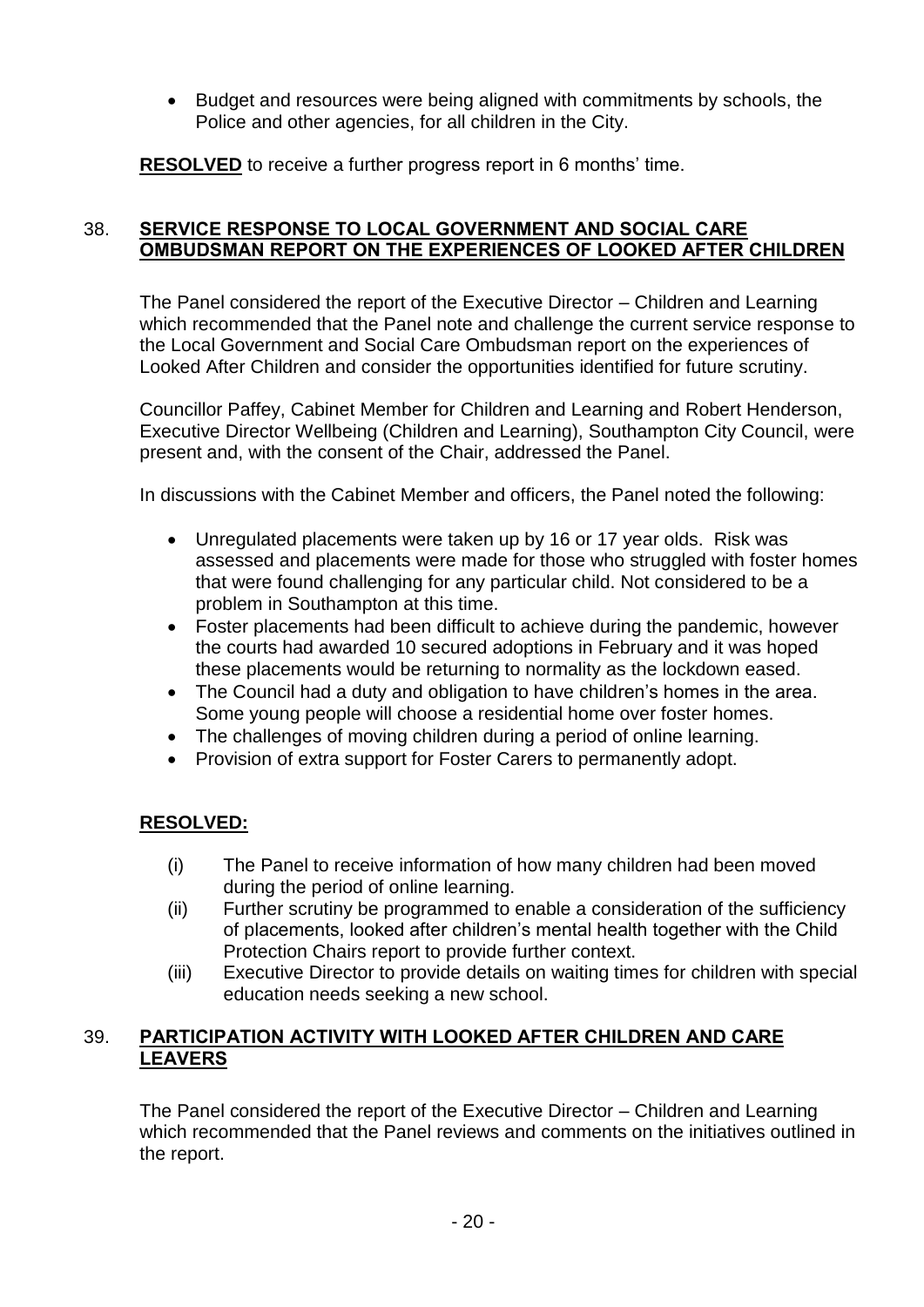Councillor Paffey, Cabinet Member for Children and Learning, Robert Henderson, Executive Director Wellbeing (Children and Learning), Southampton City Council and Jenny Malloy, Voice of the Child Programme Lead, Southampton City Council, were present and, with the consent of the Chair, addressed the Panel.

In discussions with the Cabinet Member and officers, the Panel noted the following:

- There was a need for improvement, despite children in Southampton having a strong identify with the Council being 'their parent' more work was needed.
- 23 children were engaged at present with capacity for more to join.
- Whilst online connection had been a necessity the return to face to face engagement was welcomed.
- Expectation that corporate parents and Council staff undertake the Total Respect training.

**RESOLVED** to undertake the Total Respect training and encourage other agencies to do the same.

### 40. **CHILDREN AND LEARNING - PERFORMANCE**

The Panel received the report of the Director, Legal and Governance which provided an overview of performance across Children and Families Services since December 2020.

Robert Henderson, Executive Director Wellbeing (Children and Learning), Southampton City Council; Phil Bullingham, Head of Service: Children's Social Care, Southampton City Council; and, Julian Watkins, Head of Service: Safeguarding, Southampton City Council were present and, with the consent of the Chair, addressed the Panel.

In discussions with the officers, the Panel noted the following:

- Decrease in demand by 11% received in MASH.
- Conscious of the potential for hidden harm during a period of school closures and online learning. There had been an increase in educational welfare activity which captured vulnerable children, helped by keeping children's centres open providing food parcels and safe places for children to go.
- Early assessments are helping to reduce new referrals to MASH.
- Child Protection orders had reduced by 19% which was a continuing trend.
- There was a reduction in Foster Carers and this would be further scrutinised in the coming months. There was a known natural retirement age for some of the carers.
- Staff sickness had reduced slightly.
- There were still 70 agency staff employed.

**RESOLVED** that the Child Sexual Exploitation indicator was reviewed at the June 2021 meeting.

### 41. **MONITORING SCRUTINY RECOMMENDATIONS**